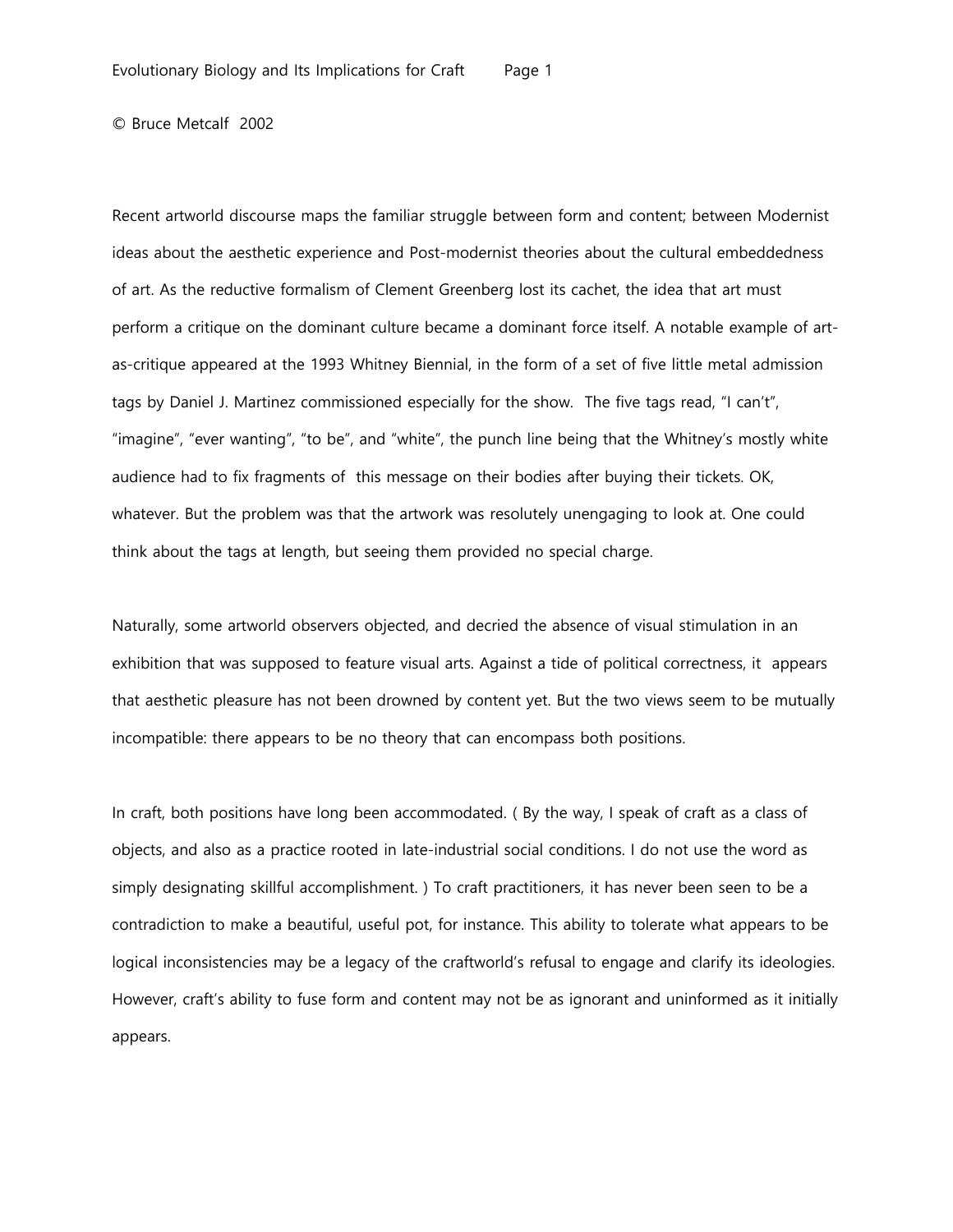A possible solution to the artworld quandary is in the adoption of multivalence as a structural principle. The opposition between form and content depends on a philosophical commitment to monism: the idea that a system of thought can be constructed from a single assertion, property, or concept of the good. Craft, by its very nature, refuses monism of any kind.

By definition, craft is multivalent. I can locate five aspects which identify a craft object, each of which have different implications. First, craft must be an object. That object is usually made substantially by hand. Third, the craft object can be made from traditional craft materials (like clay, glass, or fibers) utilizing traditional craft techniques – but it doesn't have to be made with these materials and techniques. Fourth, the craft object can, but again doesn't have to, address traditional craft functional contexts, like furniture or clothing. And last, the craft object can refer to the vast histories of craft. Thus, the craft identity is incremental: the more of these aspects embodied in an object, the more craft it is. There is no simple black-and-white here, only matters of degree.

Craft practice emerges from several sub-cultures, and the values of these cultures largely determine what kind of objects emerge from them. My mother, for instance, learned how to weave at the Hill Institute in Florence, Massachusetts, and she internalized the values they taught. She made placemats, table runners and the occasional coverlet. For a while, she even had a production line of placemats and runners, no two sets the same, which she sold for far less than they were worth. Weaving served several purposes for my mom. First, weaving was social: it gave her a group of friends who had the same interests. But it also enabled her to make useful, unique and good-looking objects to send out into the world. The low prices were her version of *noblesse oblige*. According to my mother, woven "wall hangings" did not interest her because they did not serve any useful purpose. She had no ambition to be an artist.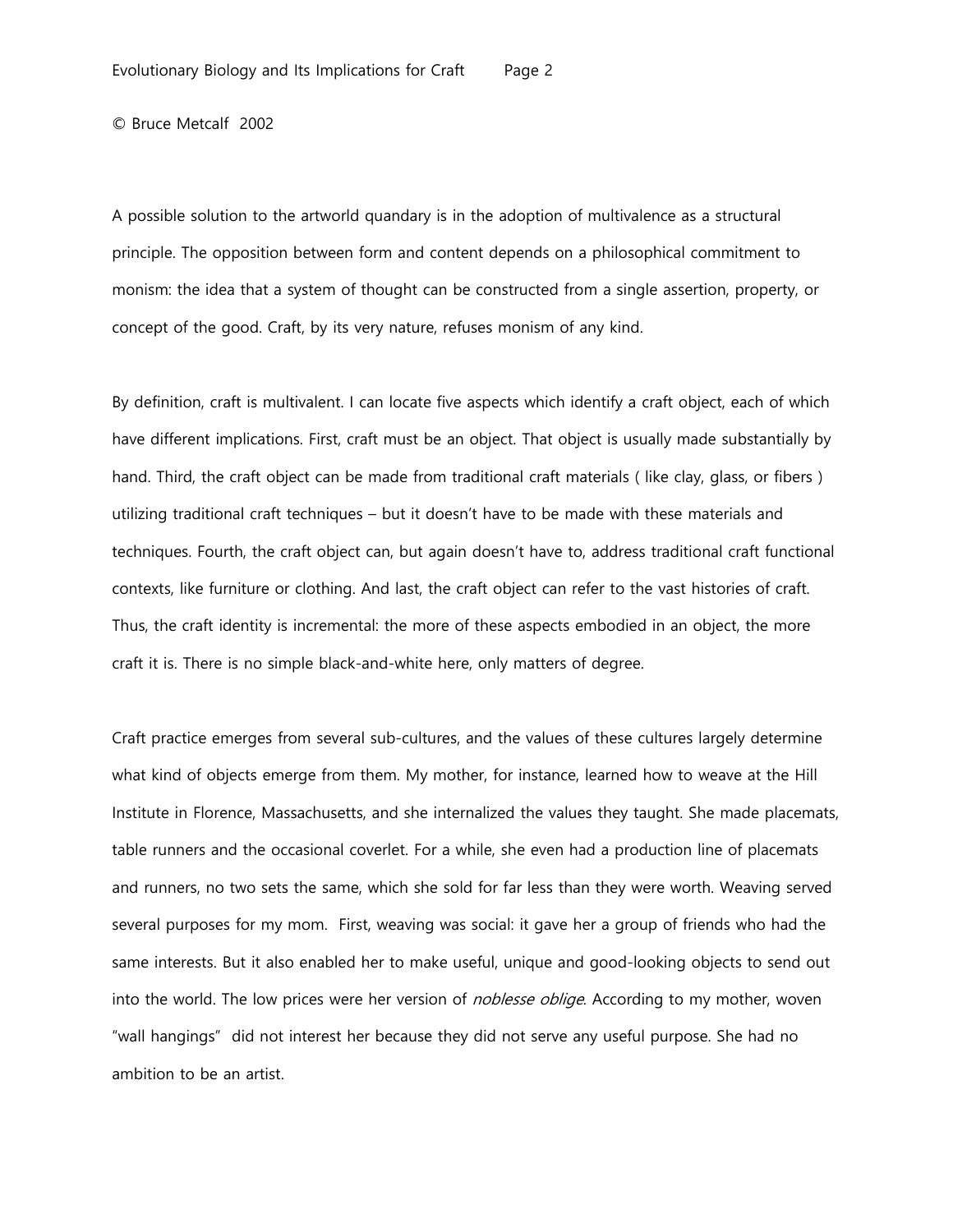There are numerous other craft subcultures that uphold similar values. There are timber-framers, replica furniture makers, amateur knitters and seamstresses, guys who make flintlock rifles, women who embroider. All these craft practices prosper alongside of the mainstream art/crafts that are documented by American Craft, Metalsmith, or American Ceramics. I propose here that many of those craft cultures are not just superficial adaptations to late-industrial conditions – although they are partly that – but they uphold values that represent specific human mental structures, formed by the process of evolution. That is to say, craft is rooted in a biological human nature. Furthermore, I propose that some of these craft values are highly moral, and that this moral component is also rooted in human nature. I realize that these assertions might sound preposterous, so, let me explain.

In the past twenty years, a substantial body of research has emerged which provides strong evidence for an innate human nature, which has been formed in part, by Darwinian natural selection. Put another way, evidence indicates that the human mind exhibits pan-cultural "mental structures" that are very similar in every individual, and that these structures were formed as biological, evolutionary adaptations. Much of this thinking is influenced by Noam Chomsky and his idea of a "universal grammar", by which language is learned and used according to innate mental structures. Basically, Chomsky and his adherents believe in a human nature.

It should go without saying that such an assertion is controversial, for the idea of a definable human nature flies in the face of the "Standard Social Science Model" ( or SSSM ), which asserts that the human psyche is molded by the surrounding culture. The Standard Social Science Model was the creation of Franz Boas and his followers, and was developed specifically to counter Social Darwinism. In the late 19th century, some intellectuals seized on Darwin's idea of the survival of the fittest, which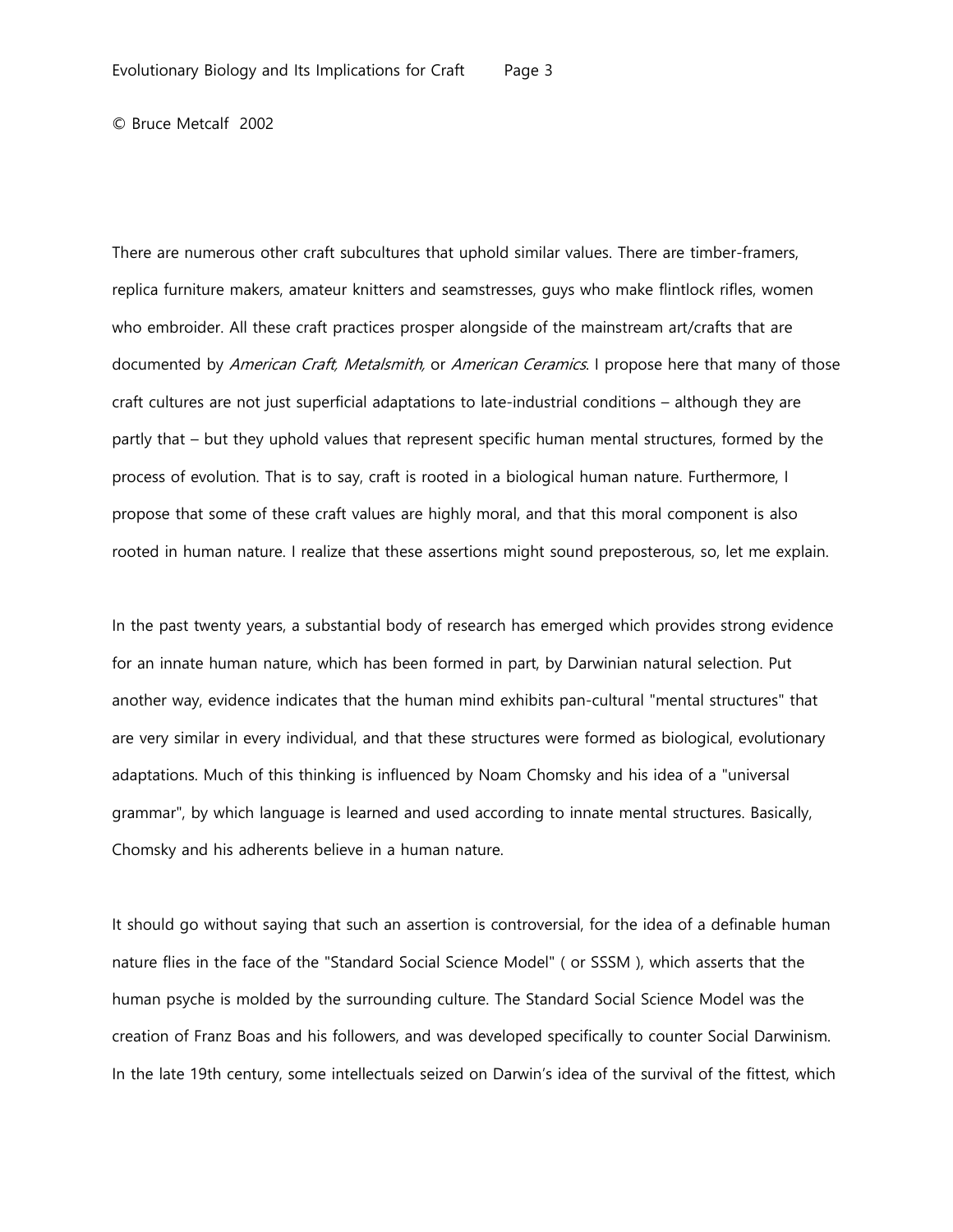dealt with species of animals, and mutated it into a social theory that held that the most fit societies would survive best. Of course, the purpose of Social Darwinism was to justify colonial exploitation. The theory held that weaker, presumably more primitive societies could be overrun by the presumably superior Western powers. Survival of the fittest, right? The fact that the theory was based on a fallacious analogy between species and societies was conveniently overlooked.

Boas was offended by the popular opinion that pre-literate people were nothing but savages. His goal was to place preliterate peoples on an equal footing with Europeans, and his method was to deculture all humans. If we are all equally blank, then we are all equal. So Boas and his followers sought evidence that culture imposes all forms of behavior and language upon a human *tabula rasa*. One of the most significant documents in the debate was Margaret Mead's Coming of Age in Somoa, published in 1928. In her fieldwork, Mead thought she discovered a society in which the normal rules of Western conduct no longer applied: there were no hierarchies of status and power; no competition; no sexual jealousy; and no monogamy. The supposed elements of were human nature were voided, and the SSSM proven beyond a doubt. Social Darwinism was discredited. In turn, the conception that there is no such thing as a pan-cultural human nature is the foundation of a great deal of twentieth-century thinking. Another term for this thesis is environmentalism; one of its champions was B. F. Skinner. Ultimately, environmentalism underlies much of what passes for Postmodernism. The conventional wisdom holds that we are formed exclusively by culture, and especially by language.

At the age of 23, Mead spent nine months in Somoa, but the anthropologist Derek Freeman spent six years there in the late 1970's. He discovered that Mead didn't live with her subjects, and that her informants were often goofing on her. Some of Mead's conclusions were flat-out wrong. For instance,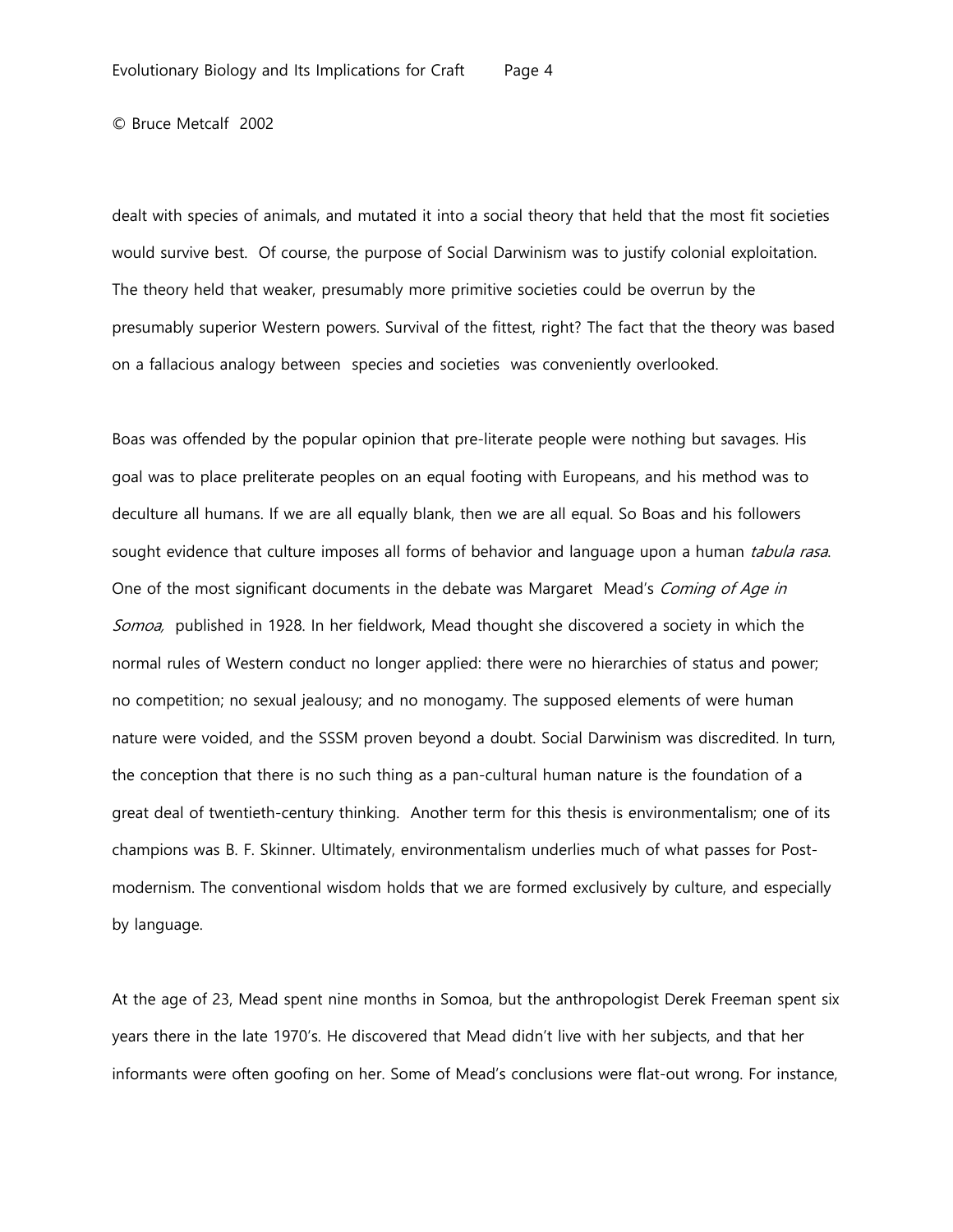while Mead said that unmarried Samoan woman freely experimented with sexual intercourse; Freeman found that Samoans put a great value on virginity at marriage, and that non-virgins were beaten and shamed. Many of Mead's other conclusions turned out to be suspect as well<sup>[1](#page-16-0)</sup>

In the past two decades, a great deal of research has emerged that points to a biological human nature that was formed largely by evolution.<sup>[2](#page-16-1)</sup> Much of the evidence comes from rigorous anthropological fieldwork, and some comes from sociology. But the most persuasive evidence has come from research into the human brain, particularly studies of damaged brains and how they function differently from normal. The most famous book about this kind of research is Oliver Sacks's The man who mistook his wife for a hat and other clinical tales, 1985. Sacks recounts amazing stories of how damage to very precise areas of the brain cause very particular ( and curious ) losses in function. In one case, Sacks describes a patient with Korkasov's syndrome, (caused by destruction the mammillary bodies, two small protuberances under the fore ventricles of the brain) who had completely lost his short-term memory. He remembered nothing after 1945, and otherwise had complete amnesia. He thus remained in an eternal now, unable to remember anybody he met , anything he read, or most of what he experienced. Other cases of specific brain damage can cause people to fail to recognize things (visual agnosia), fail to perceive things in half their sphere of vision, or be unable to learn how to read. In the end, it appears that much of what it is to be human is sited in very specific areas of the brain.

Other research suggests how human behavior is formed by genetic imperatives. Evolutionary theory assumes that humans evolved in small groups on the African savannah. Certain facts of human life predominate. First, human babies are helpless at birth and need about 15 years to mature, demanding a great deal of care and attention. Females provide milk for infants, which males cannot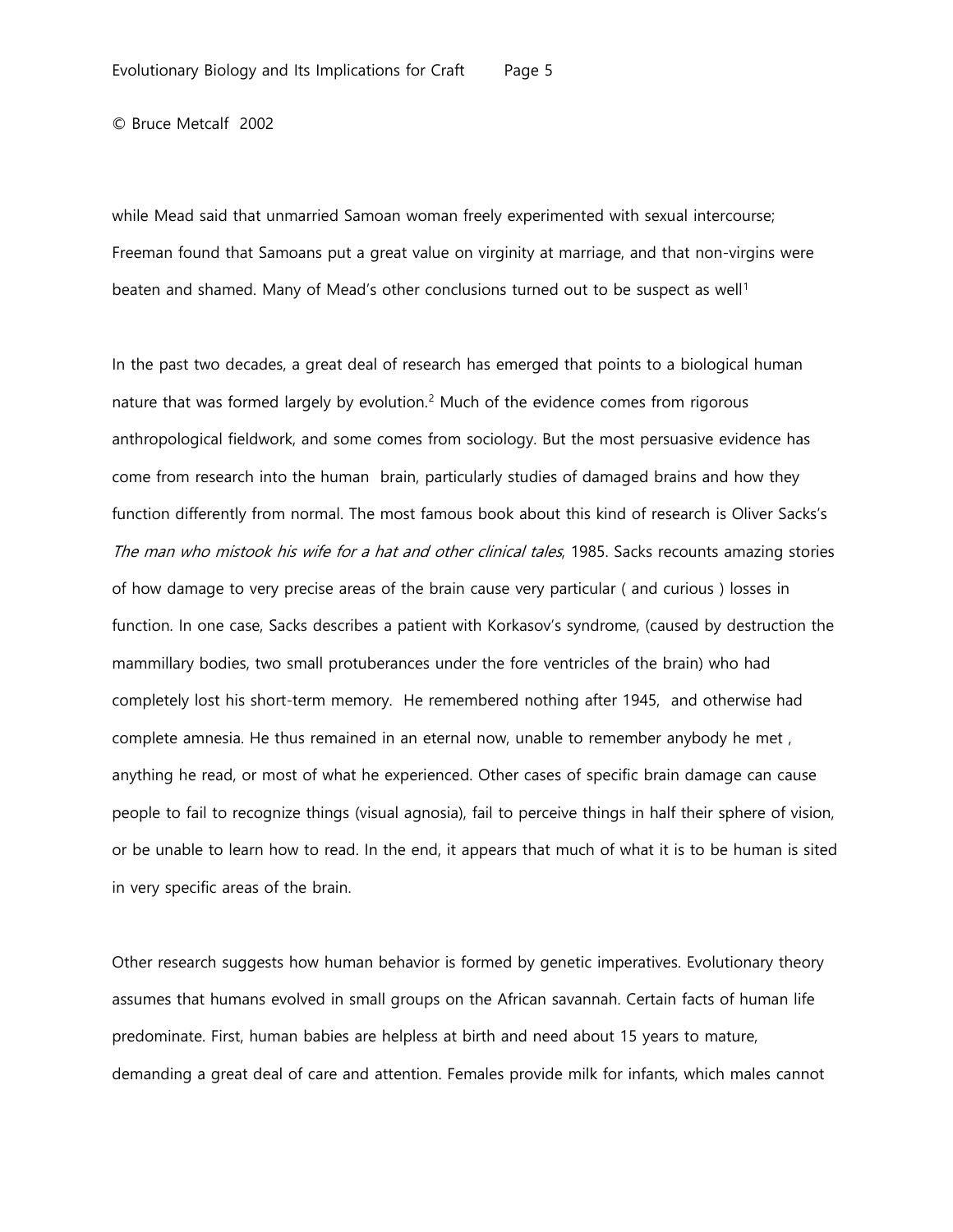do. It appears that females and males adapted to the conditions of child-rearing by specializing in gathering and hunting respectively, and this division of labor led to genetic modifications. Women, for instance, have more neural connections between the two halves of the brain. It has been suggested that these connections make women better at perceiving small events in a wide field of vision, enabling them to find plants and berries better than men. Men, on the other hand, seem to be better at detecting motion at the center of the field of vision, which is exactly the skill demanded by hunting animals.

Another fact of human life is sexual: males and females have radically different ways of getting their genes into the next generation. Under normal conditions, females can have between one and maybe ten babies during their fertile years. Men, not being limited by pregnancy, can father dozens or even hundreds of children. If the evolutionary imperative is simply to get the maximum amount of genetic material into succeeding generations, it's pretty obvious that women and men would develop rather different strategies for doing so. And so it seems: the peculiar differences in male and female sexual behavior make sense when seen in this light. That sleazy guy sitting at the bar might not be just an insensitive cad - he might be employing the best strategy to spread lots of his genes into the world.

There appear to be other behavioral adaptations as well, which are shared by both sexes. Helping a close relative in danger turns out to be an adaptive behavior if the individual being helped is your offspring: more of your genes are likely to survive into the next generation. But surprisingly, such helping is also adaptive if you help your niece or nephew: again, more of your genes are likely to survive. Obviously, helping is extended to non-relatives as well: an individual who helps other people in his or her group will be more likely to have such favors returned at a later time, and is more likely to prosper. The mechanisms of helping appear to be the source of much of our social behavior: we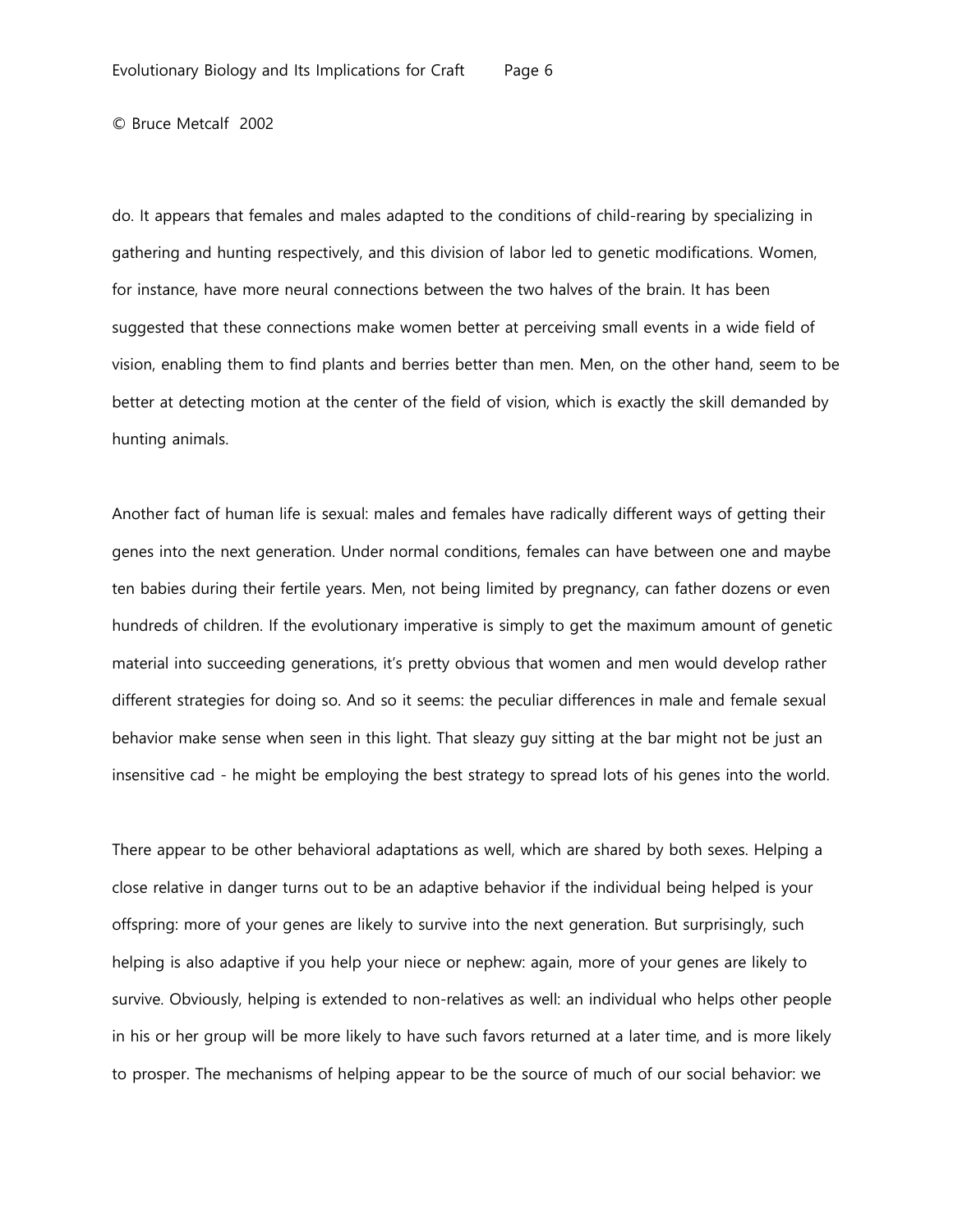expect our favors to be returned; we admire people who unselfishly give to others; we learn to anticipate how other people feel. All these behaviors and many others now appear to be genetically programmed into the human brain... and these behaviors constitute human nature.

The field that studies innate human behaviors and mental structures has been called evolutionary biology. I should point out that little of the evidence about an innate human nature suggests that biology is destiny, exactly. While we are all evidently primed to learn a language between the ages of two and ten, and while all human languages share certain characteristics, we are not programmed to learn a specific language. The biological brain simply offers a menu of characteristics and possibilities. We will *tend to* behave certain ways, given the nature of our brains, but the specific behaviors are subject to considerable cultural and individual variation.

Obviously, the concept of a biological human nature will not sit comfortably with those who subscribe to the Standard Social Science Model. I cannot settle the argument here. In this essay, I can only refer to the evidence, instead of offering a persuasive case.

I was once very skeptical that anybody could delineate an innate human nature, and I was a true believer in the Standard Social Science Model. But four books, each one a summation of a broad range of research from many different disciplines, changed my mind completely. In his book, The Language Instinct, Steven Pinker<sup>[3](#page-16-2)</sup> details how all languages show remarkable pan-cultural similarities, especially in how language is learned and structured. Pinker persuasively defends Chomsky's thesis: that the human mind is a biological organ which predetermines much of our capacities, and is far from being an arbitrary cultural construction. Reinforcing this view, educational psychologist Howard Gardner argues that the mind has a several discrete capacities located in different areas of the brain [4](#page-16-3)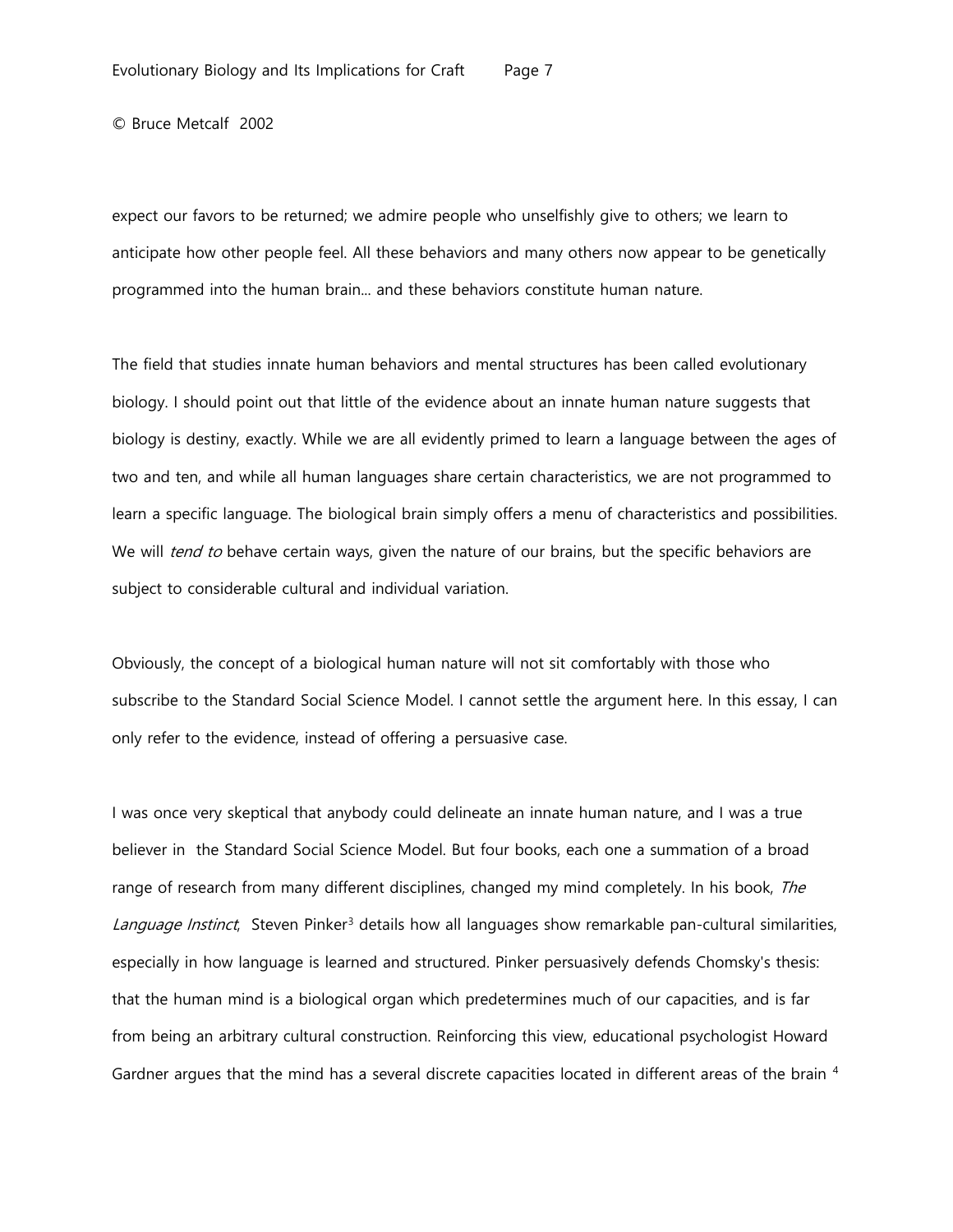. His idea of a distinct "bodily intelligence" has much to say about craft, in that the impulse toward physical mastery is both intelligent and innate.

A potter who learns to throw with great skill is exercising a biological aspect of mind, and he is doing so at a high level comparable to great athleticism, great musicianship, great science, or great writing. Skilled work is, in fact, a manifestation of intelligence. The hierarchy promoted by this culture's emphasis on verbal and mathematical intelligence is overthrown, in Gardner's view, because privileging one aspect of the biological mind over another is plainly arbitrary, nothing more than a social construction. The theory of multiple intelligences strongly suggests a multivalent approach to both art and craft, and provides a foundation in observable fact for a future aesthetic system. It also undermines any attempt to dismiss craft due to an ostensible lack of intelligence – which is the basis of an argument often encountered in the art academy. I recall a review of a Robert Arneson show years ago: the reviewer said the work "stank of the kitchen". Obviously, she favored the refined scent of the library. This type of snobbery would be much more difficult to defend if Gardner's theory was taken into account $5$ .

I could continue examining the theory of multiple intelligences for some time, but I want to turn now to the moral component of craft. My thinking is based on two very interesting books offer evidence that a sense of morality may be part of the biological mind. One is Robert Q. Wilson's The Moral Sense<sup>[6](#page-16-5)</sup>, and the other is Robert Wright's *The Moral Animal*<sup>7</sup>. Both provide a wide range of scientific evidence that suggest that certain moral tendencies may be part of our genetic makeup, and both speculate as to the evolutionary conditions that might have produced morality as an adaptive mental structure of the human organism.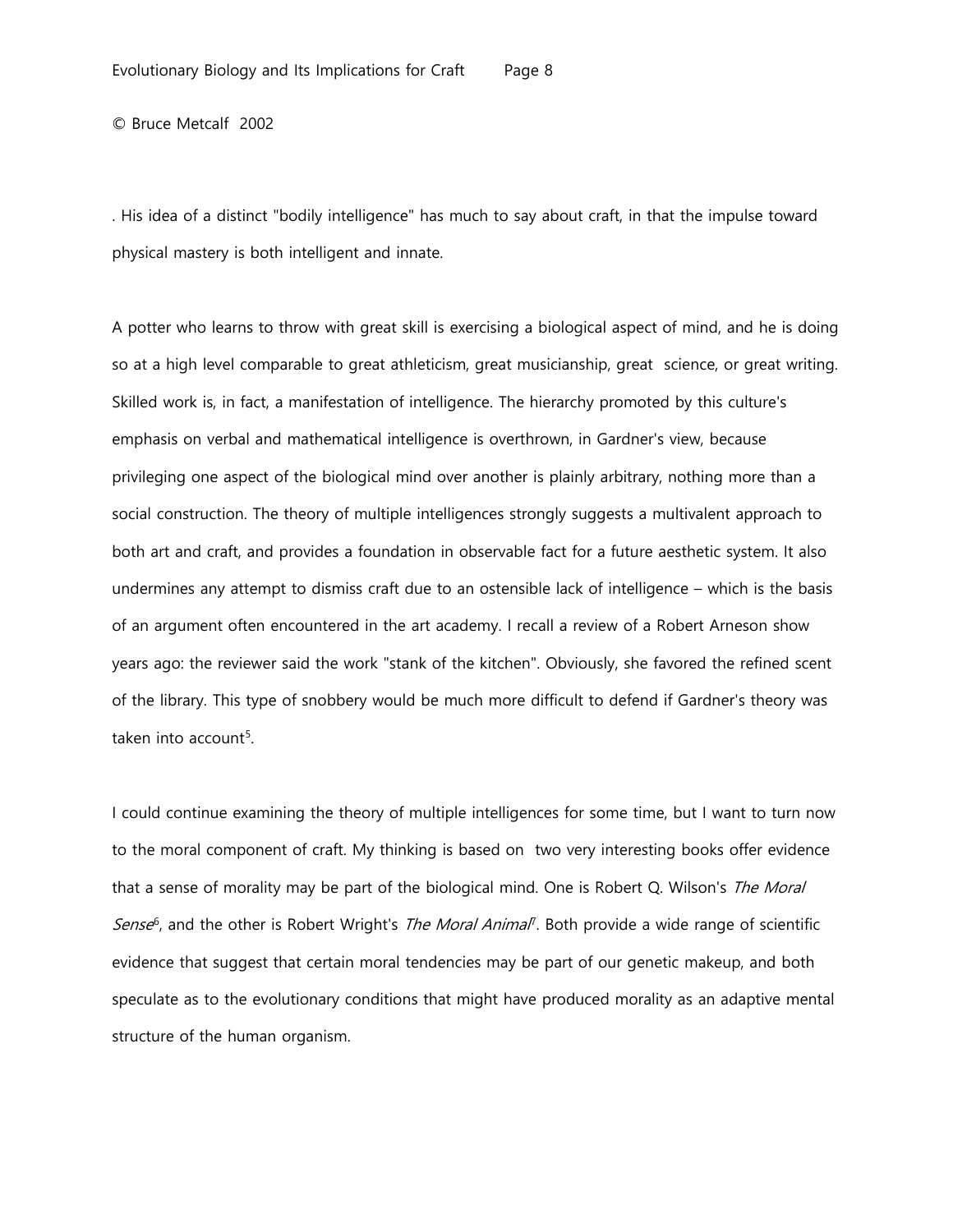Both books propose a stable human nature which is pan-cultural, and from which springs a moral instinct. Now, many liberal thinkers are offended by any linkage between art and morality, largely because morality is so closely linked to Christian Fundamentalism in this country. However, Christian morality is absolutist, defined by a declaration from god himself. Such morality depends on a prior belief in the credibility of the Bible, which defies rational dispute. A more moderate moral position is called ethical conditionalism, which asserts that morality is determined by human nature and the human condition. This can be called the dependency thesis, because it holds that morality depends on human conditions in the world, and does not emanate from some transcendent source. As such, ethical conditionalism relies on the concept of a stable and pan-cultural human nature, which, of course, is what Wilson and Wright argue for.

Both Wilson and Wright offer a persuasive case for ethical conditionalism. Both locate the moral sense in human nature, which is itself rooted in ordinary facts of living. The view is interesting because it neither assumes a moral law based on religious belief, nor does it submit to complete cultural relativism. Specifically, James Q. Wilson cites numerous studies about how people cope with families and child-rearing, how people make and keep relationships, and how people face ethical decision-making. He points to certain facts of human existence: that maternal feeling for small children is universal; that children are not abandoned in large numbers, even though it is inconvenient to care for them; and that some moral universals, like the prohibition against incest and unjustified murder, appear to exist. From the vast amount of evidence he assembled, Wilson concludes that there is a moral sense shared by all of humanity. He summarizes his case by claiming that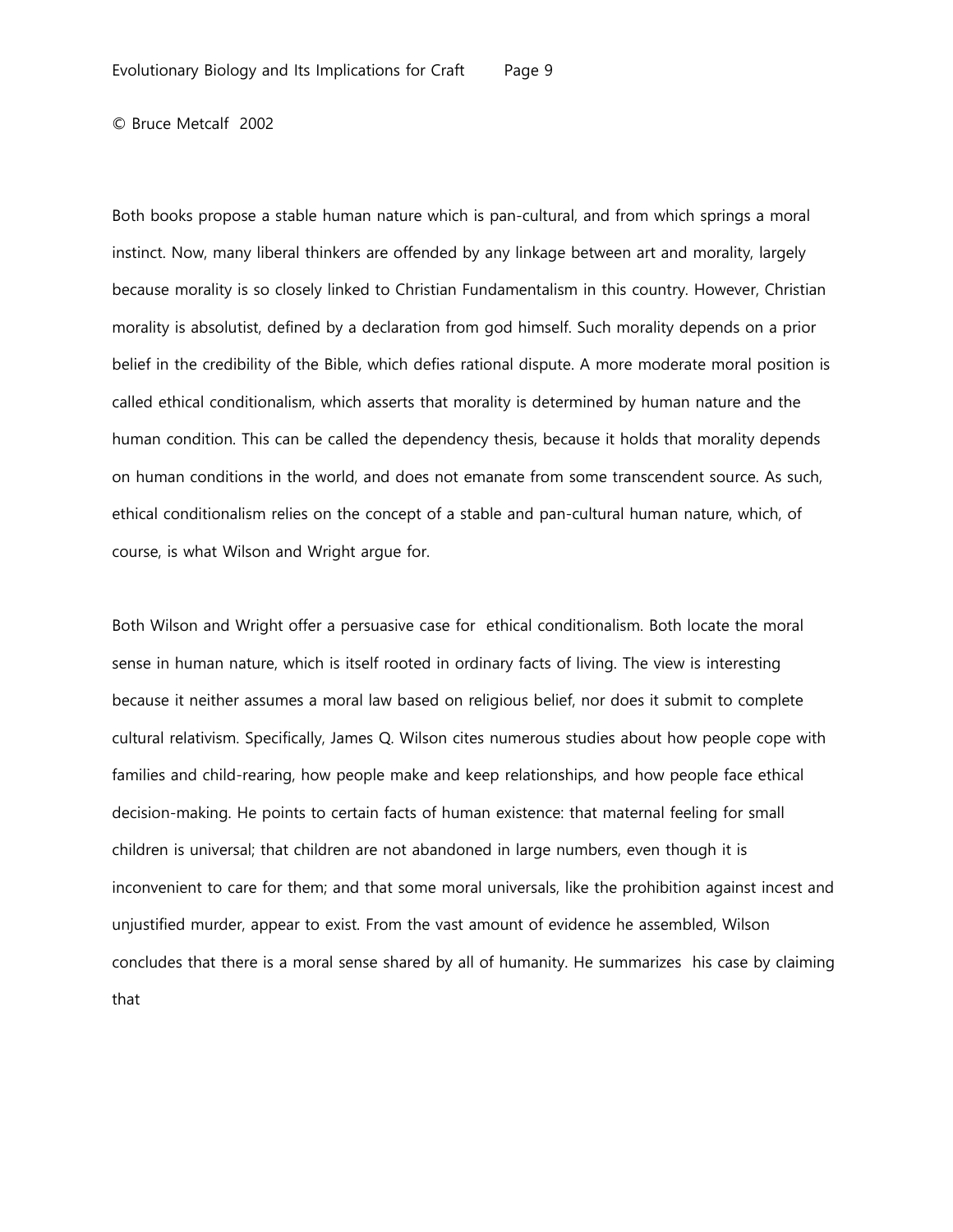...people necessarily make moral judgments, many of those judgments are not arbitrary or unique to some time, place, or culture, and that we will get a lot further in understanding how we live as a species if we recognize that we are bound together both by mutual interdependence and a common moral sense. By a moral sense I mean an intuitive or directly felt belief about how one ought to act when one is free to act voluntarily ( that is, not under duress ). By 'ought', I mean an obligation binding on all people similarly situated.

Wilson proposes four basic moral sentiments, which appear to be pan-cultural, and provides numerous studies ( mostly from the United States and Europe, but also from anthropological studies all over the world ) as evidence. While space is far too limited here to give an adequate defense of Wilson's conclusions, I can outline them here.

First, Wilson talks about sympathy, which he defines as the "human capacity for being affected by the feelings and experiences of others". Sympathy has two components: first as a standard of judgment, in that we are disposed to regard worthiness as a precondition for our sympathy . Secondly, sympathy sometimes motivates benevolent actions, especially when people feel personally responsible for helping. As with any of the moral sentiments, Wilson insists that sympathy acts not as a monistic principle that applies in each and every case, but a sense of conscience that can be ignored, and which some individuals seem to lack entirely. As a moral sentiment, sympathy motivates altruistic acts like putting one's own life in jeopardy to save a drowning person, intervening to stop a crime in progress, or donating blood. Wilson cites studies that show those most likely to help others in dire need were themselves the beneficiaries of a warm family life where the importance of dependability, self-reliance, and caring for others were stressed. They saw people as basically good,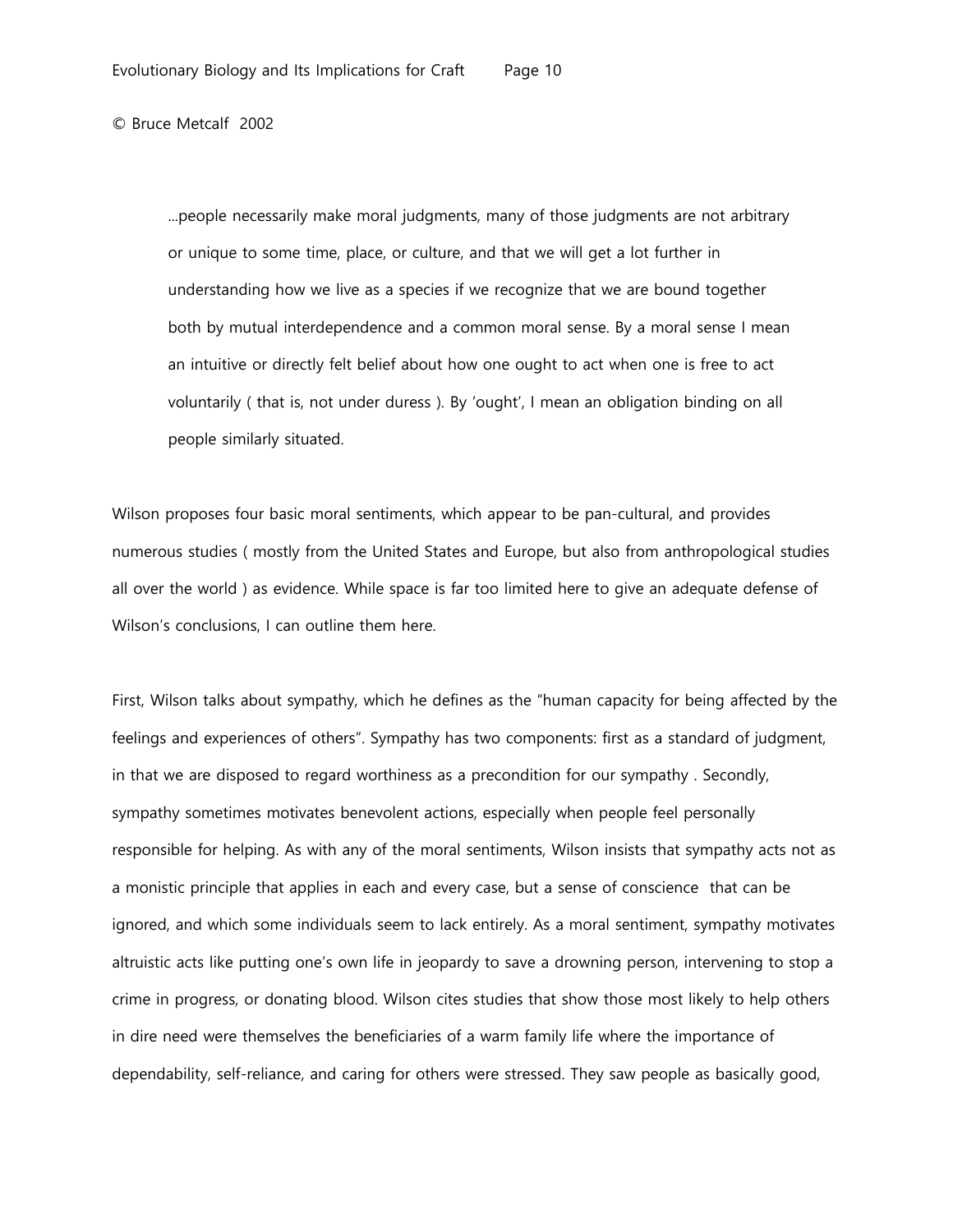and usually had many close friends. Obviously, we don't always act in an altruistic manner, and calculations as to the cost of helping are important. Sympathy is a "fragile and evanescent emotion...easily aroused but quickly forgotten" , often subverted by authorities and peer pressure. Nonetheless, sympathy is surprisingly durable, and motivates many of the actions we most admire. ( Think of the theme of the movie, "Schindler's List". )

Wilson defines self-control as another of the moral sentiments. He sees self-control as manifested in moderation and prudence, usually in making a choice between immediate gratification and long-term benefits. Self-control tempers impulsive action and moderates self-expression. Wilson contrasts selfcontrol with destructive and violent behavior. For example, in tests given to preteen children, impulsiveness in combination with aggressiveness and lack of sympathy predicts a high probability of future criminal behavior. Amid the violence of urban America, one often wishes self-control were more prevalent. And of course, self-control is also demonstrated by the mastery of skills, which has clear implications about craftsmanship. A well-made chair demonstrates that the woodworker who made it was steadfast enough to learn the requisite skills, and patient enough to fabricate the chair itself. Mastery is evidence of self-control.

Wilson describes two other moral sentiments, fairness and duty. Fairness is the sense of just and proportionate distribution, and is usually manifested in sharing and reciprocity. It's the most legalistic of his four sentiments, closely related to making impartial judgments, assigning and claiming entitlements, and the distribution of property. The idea of fairness governs the business of helping, in the sense that we usually expect people to assist us once we have helped them, and think it unfair when they don't.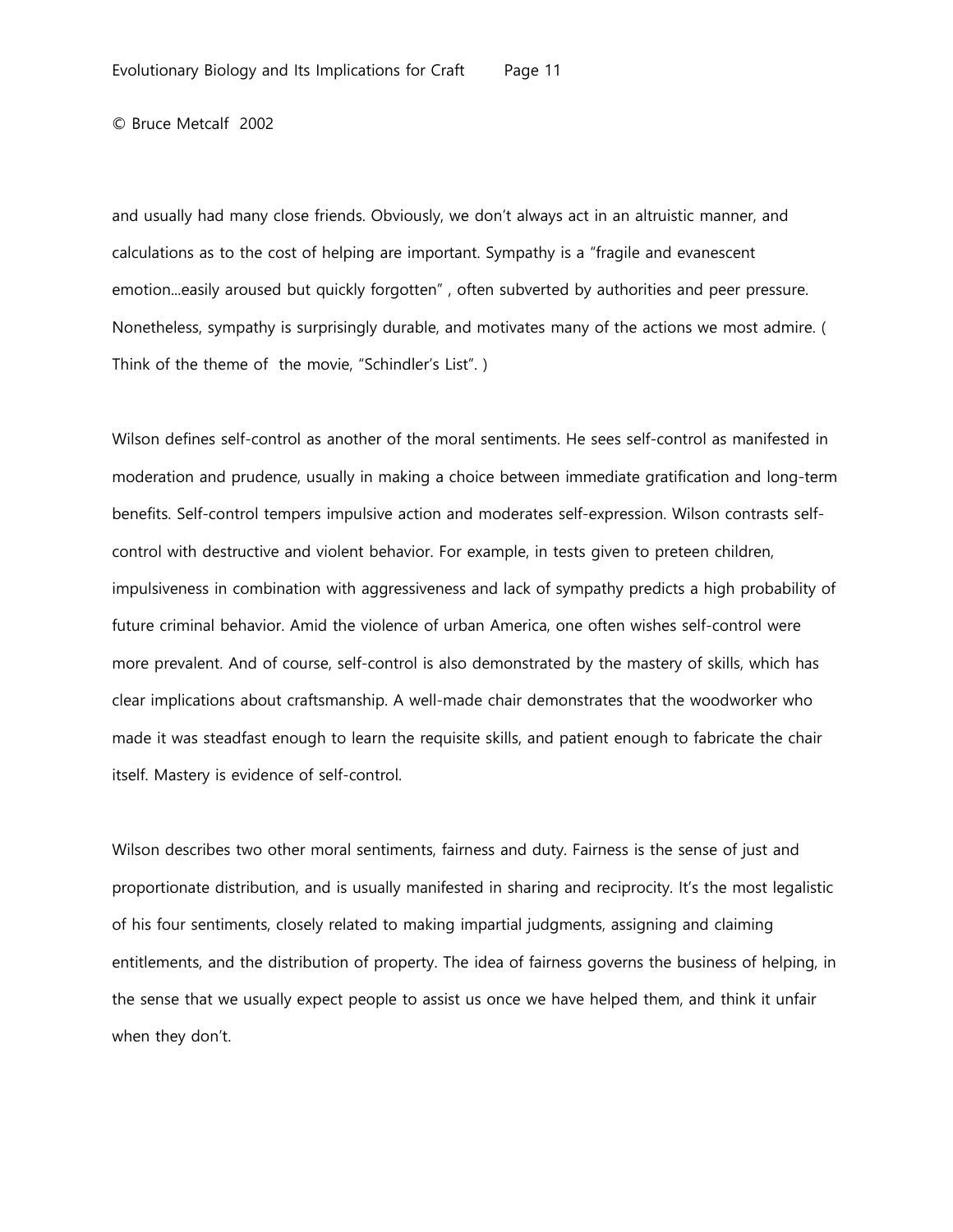Duty is "willing[ness] to honor obligations in the absence of social rewards for doing so." Wilson says it is roughly equivalent to conscience, but not in the Freudian sense of superego, which he rejects. Instead, he sees duty as rooted in the innate desire for human connectedness, in that conscience leads us to do what others expect, and thus gain their approval and respect. Wilson concedes that duty is one of the weaker moral senses. It's also the moral sense that makes life civilized, and not brutal.

Obviously, Wilson's thesis that sympathy, self-control, fairness, and duty comprise an innate moral sense will be rejected by those who deny the possibility of a human nature. Those individuals should read both books with an open mind.

Wilson finds extreme individualism - one of the more dubious inheritances from the Enlightenment to be corrosive to modern society. He questions whether rights belong primarily to individuals ( as in the United States ) or to groups ( as in Eastern Asia ). He cites

Western thinkers who worry that the philosophical commitment to radical individualism is destructive not only of family life but also those mediating institutions — small communities and face-to-face associations — that sustain a morally competent, socially connected individual against the estrangement of mass society.

He continues to say that Western individualism, while reducing some mass violence and social prejudice, has resulted in "a lessened sense of honor and duty, and a diminished capacity for selfcontrol." Given the annual increases in rape, child abuse, and battering of women presently occurring in the United States, his critique of the cult of individuality has some urgency. While he does not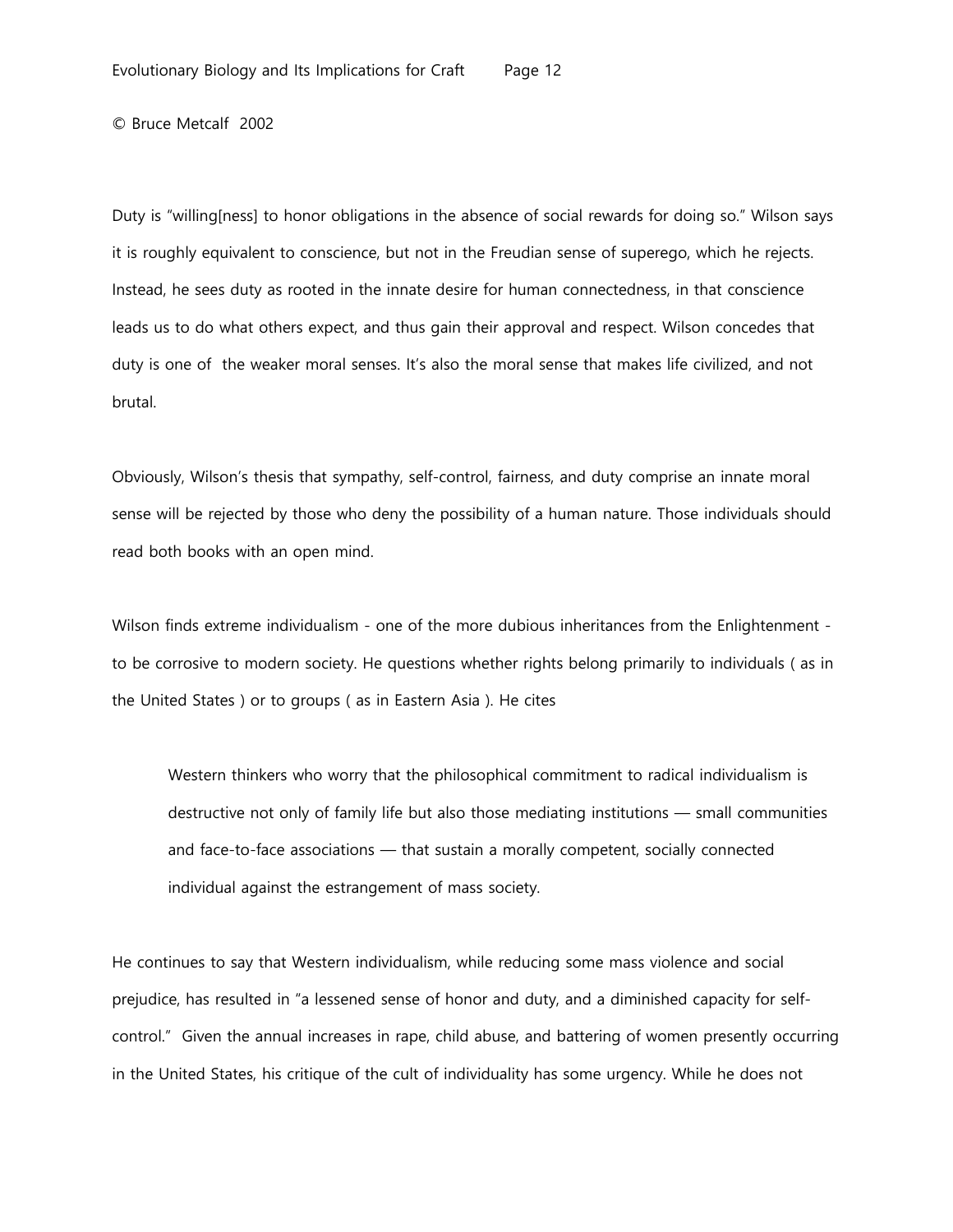advocate abandoning the concept altogether, he links runaway individualism with alienation, and implies that a moderating influence is necessary. Unfortunately, he prescribes no cures. But he does locate the most effective devices for reinforcing social connectedness in modest areas like families, small groups, and neighborhoods. It is precisely these social spheres that art has abandoned, and craft continues to occupy.

What if an aesthetic theory embodied the moral virtues of sympathy, self-control, fairness, and duty? Instead of a legalistic structure to establish an aggressive hierarchy of exclusion, could there be an aesthetic of caring, a moral system of sympathy transposed into the realm of art? James Q. Wilson makes no claims in *The Moral Sense* that his understanding of human nature should have any impact on aesthetics. However, if a renaissance of moral thinking is demanded by current social conditions, then Wilson's idea of moral sense offers an excellent concept to begin with.

Craft, as a practice, has always had a moral component, and American craft in particular has been guided by an ethic of helping. Several prominent craft schools ( Penland and Arrowmont among them ) grew from altruistic projects intended to preserve local craft traditions while simultaneously providing livelihoods for the rural poor. The School for American Craftsmen started as a rehabilitation program for returning soldiers during WW II. Certainly the many American craft guilds and medium groups founded in the past five decades were conceived as communal mutual-aid groups, recognizing the educational and monetary benefits of cooperation. In the sociology of craft, helping ( both altruistic and self-interested ) is a primary value. Craftspeople have intuitively created exactly the mediating institutions that Wilson speaks of. The culture of American craft is a culture of sharing and helping.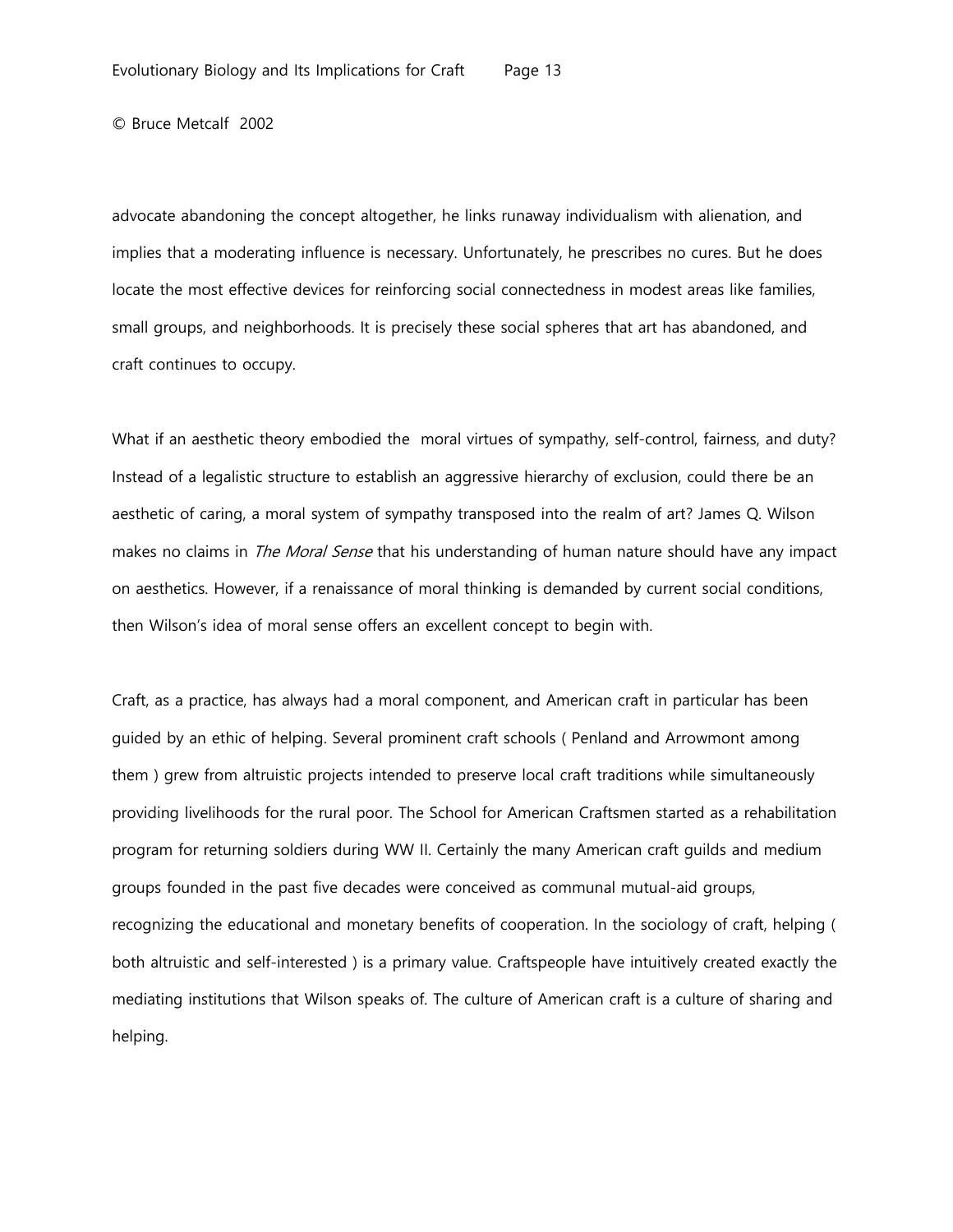Furthermore, I believe certain types of craft objects - especially objects designed to be used rather than just looked at - embody sympathy<sup>8</sup>. Because craft objects are substantially handmade, traces of the maker's body and its movements often remain in the object: the potter's fingerprint; the silversmith's planishing mark; the stitches of the needleworker; the irregular form of a glassblower's vase. Such marks record the presence of a living person, who exists at one "degree of separation" from the user. Ordinary people recognize this intuitively, and they read a craft object as a symbol of human presence. As such, crafts stand in clear contrast to mass-produced objects, from which any trace of the human has been erased. It's the difference between a handmade bowl and a piece of Tupperware®, and it's not merely a semiotic difference. In an increasingly dematerialized world, these records of human presence become increasingly important to people.

Secondly, a useful craft object becomes a helper in the home, and thus embodies a sympathetic gesture. The more quotidian and intimate the object becomes, the more vivid the embodiment of sympathy. If I eat my breakfast cereal out of a handmade ceramic bowl, I am reminded how the potter's effort is consummated in my use of the bowl. If I wear a piece of handmade jewelry, I am reminded how the jeweler helps me fabricate a persona to my liking. In these cases, and many others, the craft object intentionally benefits its user.

Craftspeople see their production as a means of distributing an experience. Most of them really like what they do (they're not in the business for the money!), and they are experts on the kind of experience their objects provoke. For instance, potters typically collect pots and use them all the time. They become familiar with the heft, the balance, the texture and the functional properties of a vast array of pots. They study each pot under a variety of conditions: full, empty, in the hand, or next to another pot. This is a research of experiences, not just visual data. A serious potter will make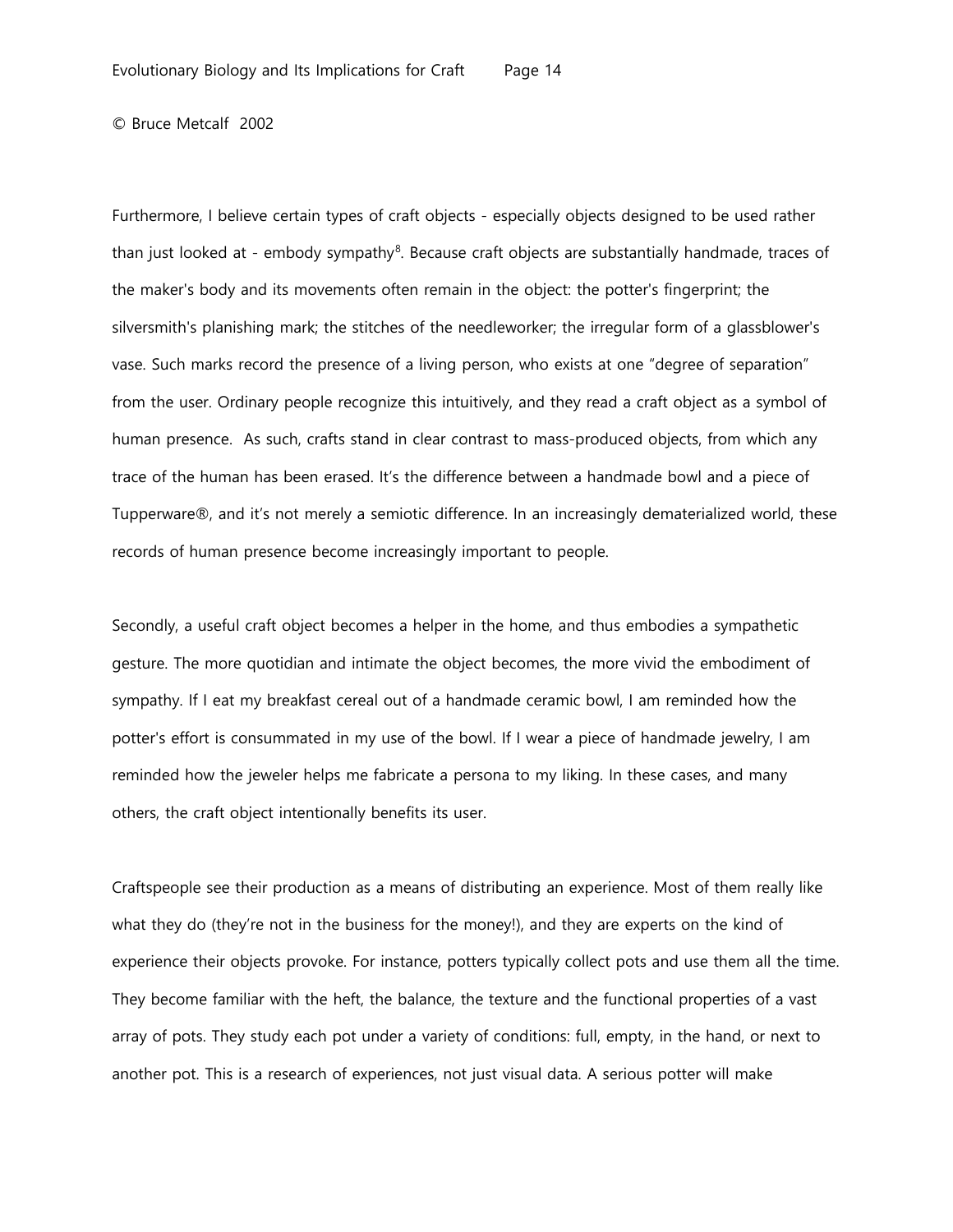qualitative judgments about every part of the encounter, even the sound. (A good pot will ring when you snap its rim with your finger, a poor pot will thud.) Their accumulated knowledge informs their studio work: each pot is intended to re-create, for the user, an experience its maker found good.

I think that the best useful craft unites helping with pleasure. Of course, helping is not the exclusive province of craft. Mass-produced consumer goods are sometimes very efficient at making our ordinary lives easier and more comfortable. I am a particular fan of plastic food storage containers, with their airtight seal and clear bowls so you can see what's decaying inside. Rubbermaid® has become very good at designing and making those little vessels, but they are intended to be economical and efficient above all else. The experience of using them is utterly ordinary. They are helpful, but resolutely unspecial.

On the other hand, good production craft makes what might otherwise be an ordinary experience interesting and satisfying. The goal is to move art into life. Of course, this was the same goal proposed by the Arts and Crafts Movement in the 19th century, and some aspects of Russian Constructivism in the 20th. Both movements recognized that purely efficient products might serve their purposes well but might remain uninteresting, and accordingly tried to produce useful objects that also provided ( what might be regarded as ) an aesthetic experience. In this new century, useful craft has the same agenda.

The craftsperson can orchestrate an experience that is fully encountered only through use. The scarf that is worn, the pot that holds food, the chair that is sat upon: each of these objects creates an experience for its user, and this encounter is designed to be more complex, more stimulating, and more pleasant than the experience of a similar mass-produced object. These pleasures might be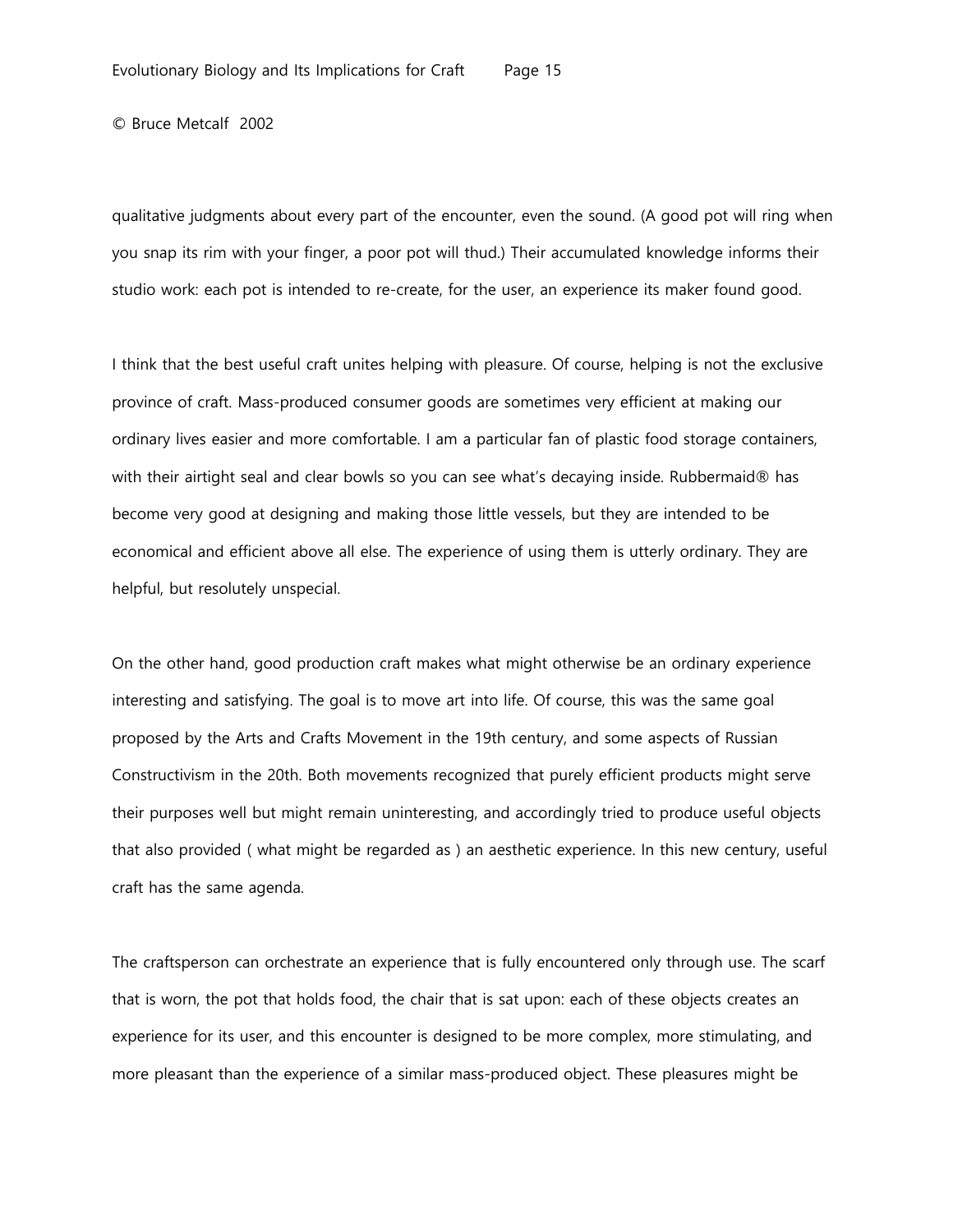small, but they are not insignificant. Such experiences pull our attention back to our own bodies, away from the many distractions of contemporary life. They create unexpected surprises, they offer pleasure where we have become accustomed to having none. (Unique craft objects also help in the project of asserting an individual identity, but that's another subject.) Taken together, the many types of experience engendered by the use of craft objects can be quite beneficial, even while they are unassuming.

The maker of useful craft - in recreating her own pleasures for others - is performing an act of sympathy. The craft object embodies a moral act.

This kind of moral embodiment is pervasive because useful craft not terribly expensive, and persuasive because consumers often buy directly from the producers. Unlike fine art, production craft has never signified exclusivity with a steep price tag. Crafts have been purchased by hundreds of thousands of people, fulfilling the Constructivist ambition to extend art into life. In addition, consumers often meet craftspeople at fairs, and occasionally develop relationships over a period of years. Many people speak fondly of their encounters with craft producers, and the relationship underlines the sympathetic nature of the object.

In conclusion, a biological basis for examining craft objects and craft practice has three implications. First, we can align craft with a secular sense of morality, which I believe is demanded in the present social and political climate. Second, the biological basis implies a multivalent evaluation of both art and craft. I have been speaking of a moral component to craft, but only as one component among many possibilities. Other criteria remain. Instead of holding art or craft up within a single frame - the aesthetic frame, the embodied meaning frame, or whatever - it seems increasingly likely that we can